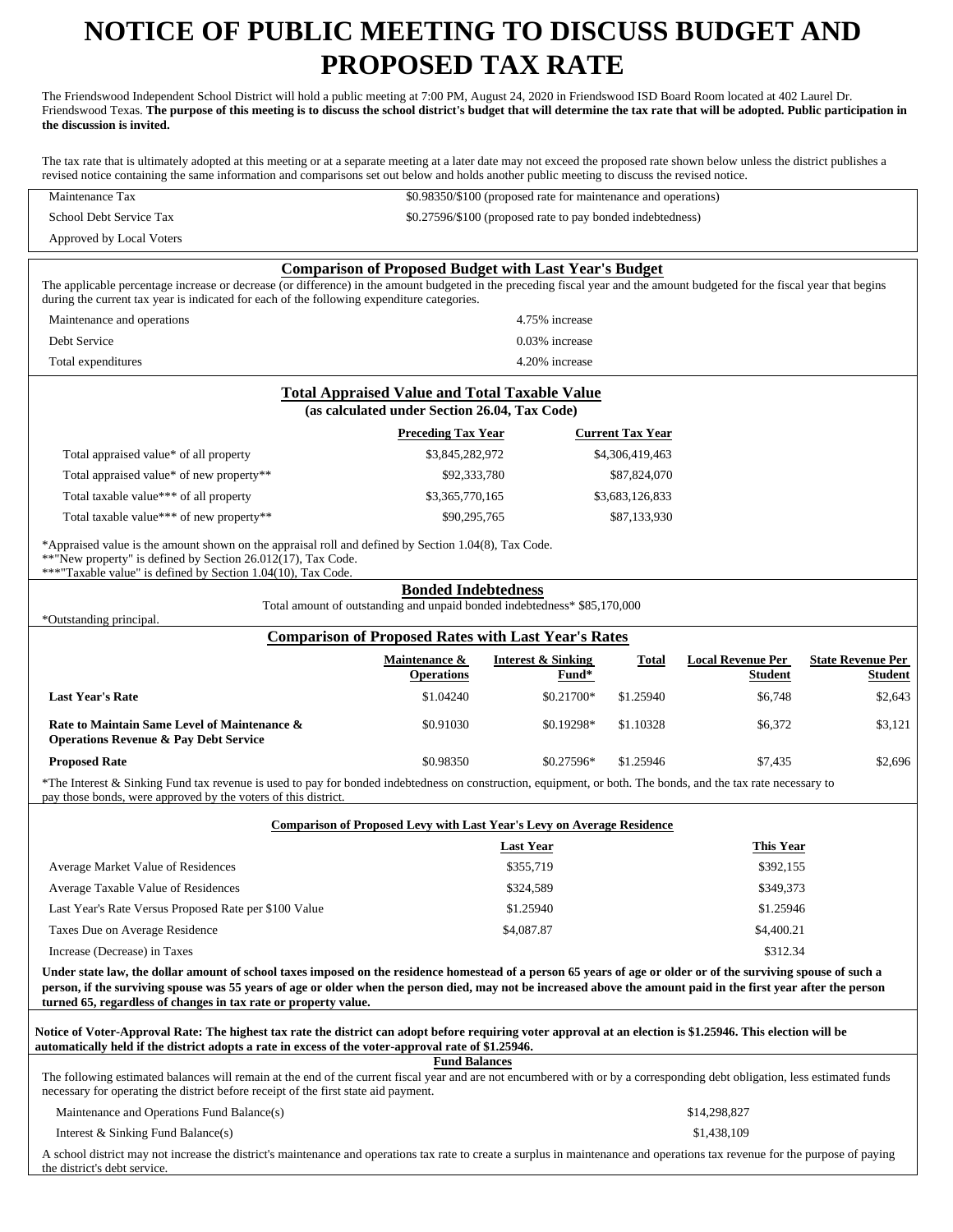# **2020 Tax Rate Calculation Worksheet School Districts**

| 2020 Friendswood Independent School District     | 281-482-1198                             |
|--------------------------------------------------|------------------------------------------|
| <b>School District's Name</b>                    | Phone (area code and number)             |
| 402 Laurel Dr., Friendswood, TX, 77546           | https://myfisd.com                       |
| School District's Address, City, State, ZIP Code | <b>School District's Website Address</b> |
|                                                  |                                          |

**GENERAL INFORMATION:** Tax Code Section 26.04(c) requires an officer or employee designated by the governing body to calculate the no-new-revenue tax rate and voter-approval tax rate for the taxing unit. These tax rates are expressed in dollars per \$100 of taxable value calculated. The calculation process starts after the chief appraiser delivers to the taxing unit the certified appraisal roll or certified estimate of value and the estimated values of properties under protest. The designated officer or employee shall certify that the officer or employee has accurately calculated the tax rates and used values shown for the certified appraisal roll or certified estimate. The officer or employee submit the rates to the governing body by Aug. 7 or as soon thereafter as practicable.

This worksheet is for school districts only. Water districts as defined under Water Code Section 49.001(1) should use Comptroller Form 50-858 Water District Rollback Tax Rate Worksheet. All other taxing units should use Comptroller Form 50-856 Tax Rate Calculation, Taxing Units Other Than School Districts.

This worksheet is provided to assist taxing units in determining tax rates. The information provided in this worksheet is offered as technical assistance and not legal advice. Taxing units should consult legal counsel for interpretations of law regarding tax rate preparation and adoption.

| Line           | <b>No-New-Revenue Tax Rate Activity</b>                                                                                                                                                                                                                                                                                                                                                                                                                                                                                   |                  | <b>Amount/Rate</b> |
|----------------|---------------------------------------------------------------------------------------------------------------------------------------------------------------------------------------------------------------------------------------------------------------------------------------------------------------------------------------------------------------------------------------------------------------------------------------------------------------------------------------------------------------------------|------------------|--------------------|
| 1 <sub>1</sub> | 2019 total taxable value. Enter the amount of 2019 taxable value on the 2019 tax<br>roll today. Include any adjustments since last year's certification; exclude one-<br>fourth and one-third over-appraisal corrections made under Tax Code Section<br>25.25(d) from these adjustments. Exclude any property value subject to an appeal<br>under Chapter 42 as of July 25 (will add undisputed value in Line 6). This total<br>includes the taxable value of homesteads with tax ceilings (will deduct in Line<br>2).[1] |                  | \$3,354,718,222    |
| 2.             | 2019 tax ceilings. Enter 2019 total taxable value of homesteads with tax ceilings.<br>These include the homesteads of homeowners age 65 or older or disabled.[2]                                                                                                                                                                                                                                                                                                                                                          |                  | \$600,634,707      |
| 3.             | Preliminary 2019 adjusted taxable value. Subtract Line 2 from Line 1.                                                                                                                                                                                                                                                                                                                                                                                                                                                     |                  | \$2,754,083,515    |
| 4.             | 2019 total adopted tax rate                                                                                                                                                                                                                                                                                                                                                                                                                                                                                               |                  | \$1.259400         |
| 5.             | 2019 taxable value lost because court appeals of ARB decisions reduced 2019<br>appraised value.                                                                                                                                                                                                                                                                                                                                                                                                                           |                  |                    |
|                | A.Original 2019 ARB values:                                                                                                                                                                                                                                                                                                                                                                                                                                                                                               | \$4,510,300      |                    |
|                | B. 2019 values resulting from final court decisions:                                                                                                                                                                                                                                                                                                                                                                                                                                                                      | \$4,070,552      |                    |
|                | C. 2019 value loss. Subtract B from A.[3]                                                                                                                                                                                                                                                                                                                                                                                                                                                                                 |                  | \$439,748          |
| 6.             | 2019 taxable value subject to an appeal under Chapter 42, as of July 25.                                                                                                                                                                                                                                                                                                                                                                                                                                                  |                  |                    |
|                | A. 2019 ARB certified value                                                                                                                                                                                                                                                                                                                                                                                                                                                                                               | $\theta$         |                    |
|                | B. 2019 disputed value:                                                                                                                                                                                                                                                                                                                                                                                                                                                                                                   | $\boldsymbol{0}$ |                    |
|                | C. 2019 undisputed value Subtract B from A.[4]                                                                                                                                                                                                                                                                                                                                                                                                                                                                            |                  | $\Omega$           |
| 7.             | 2019 Chapter 42-related adjusted values. Add Line 5 and 6.                                                                                                                                                                                                                                                                                                                                                                                                                                                                |                  | 439,748            |
| 8.             | 2019 taxable value, adjusted for actual and potential court-ordered<br>adjustments. Add Line 3 and Line 7.                                                                                                                                                                                                                                                                                                                                                                                                                |                  | \$2,754,523,263    |
| 9.             | 2019 taxable value of property in territory the school deannexed after Jan. 1,<br>2019. Enter the 2019 value of property in deannexed territory.[5]                                                                                                                                                                                                                                                                                                                                                                       |                  | \$0                |
| 10.            | 2019 taxable value lost because property first qualified for an exemption in<br>2020. If the school district increased an original exemption, use the difference<br>between the original exempted amount and the increased exempted amount. Do<br>not include value lost due to freeport or goods-in-transit, temporary disaster<br>exemptions. Note that lowering the amount or percentage of an existing exemption<br>in 2020 does not create a new exemption or reduce taxable value.                                  |                  |                    |
|                | A. Absolute exemptions. Use 2019 market value:                                                                                                                                                                                                                                                                                                                                                                                                                                                                            | \$980,633        |                    |
|                | <b>B. Partial exemptions.</b> 2020 exemption amount or 2020 percentage exemption<br>times 2019 value:                                                                                                                                                                                                                                                                                                                                                                                                                     | \$11,779,368     |                    |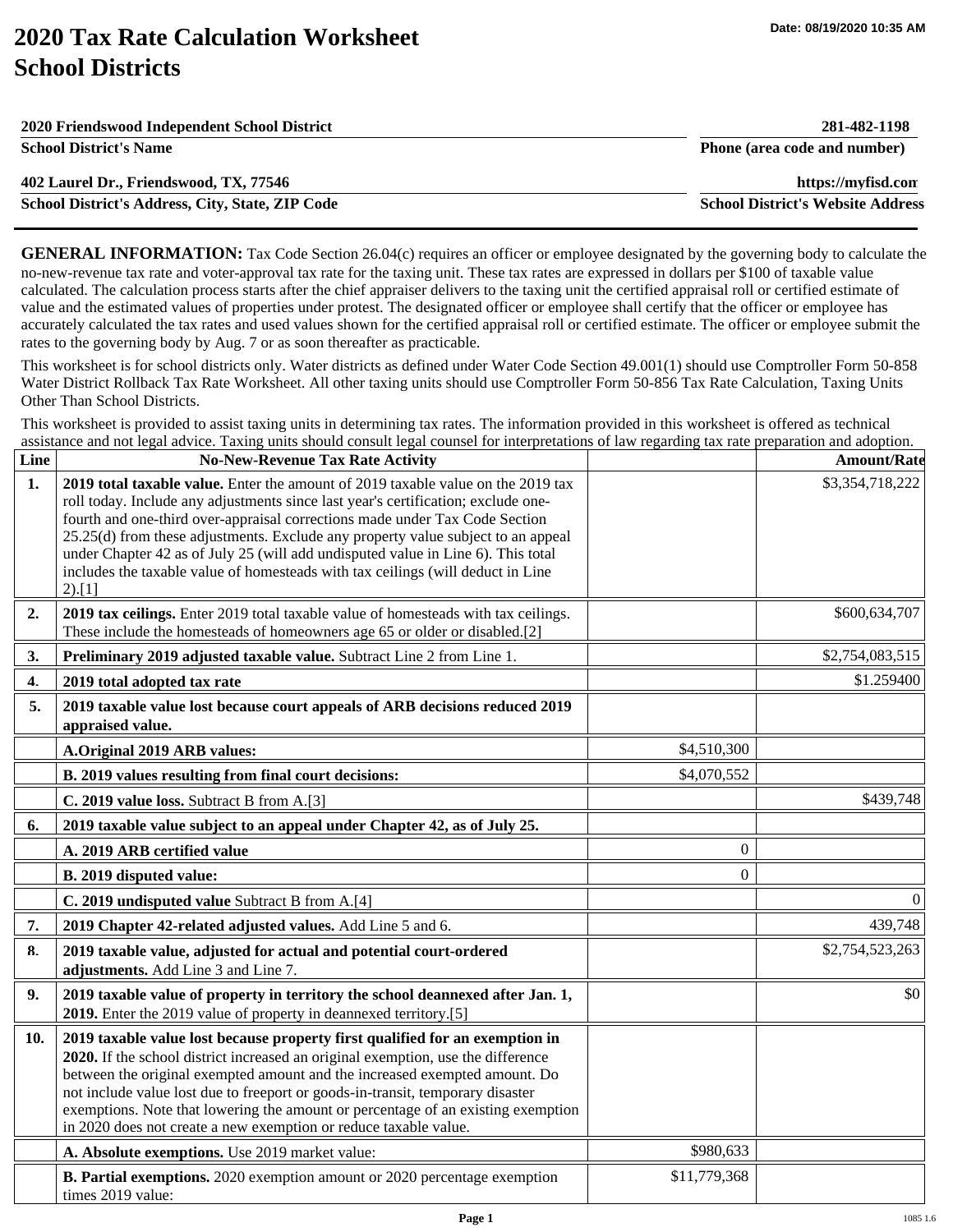|     | C. Value loss. Add A and B.[6]                                                                                                                                                                                                                                                                                                                                                                                                                                                                                                                                                                                                                                                                                                          |                 | \$12,760,001    |
|-----|-----------------------------------------------------------------------------------------------------------------------------------------------------------------------------------------------------------------------------------------------------------------------------------------------------------------------------------------------------------------------------------------------------------------------------------------------------------------------------------------------------------------------------------------------------------------------------------------------------------------------------------------------------------------------------------------------------------------------------------------|-----------------|-----------------|
| 11. | 2019 taxable value lost because property first qualified for agricultural<br>appraisal (1-d or 1-d-1), timber appraisal, recreational/scenic appraisal or<br>public access airport special appraisal in 2020. Use only properties that<br>qualified in 2020 for the first time; do not use properties that qualified in 2019.                                                                                                                                                                                                                                                                                                                                                                                                           |                 |                 |
|     | A. 2019 market value:                                                                                                                                                                                                                                                                                                                                                                                                                                                                                                                                                                                                                                                                                                                   | \$1,043,590     |                 |
|     | B. 2020 productivity or special appraised value:                                                                                                                                                                                                                                                                                                                                                                                                                                                                                                                                                                                                                                                                                        | \$42,110        |                 |
|     | C. Value loss. Subtract B from A.[7]                                                                                                                                                                                                                                                                                                                                                                                                                                                                                                                                                                                                                                                                                                    |                 | \$1,001,480     |
| 12. | Total adjustments for lost value. Add Lines 9, 10C and 11C.                                                                                                                                                                                                                                                                                                                                                                                                                                                                                                                                                                                                                                                                             |                 | \$13,761,481    |
| 13. | 2019 adjusted taxable value. Subtract Line 12 from Line 8.                                                                                                                                                                                                                                                                                                                                                                                                                                                                                                                                                                                                                                                                              |                 | \$2,740,761,782 |
| 14. | Adjusted 2019 taxes. Multiply Line 4 by Line 13 and divide by \$100.                                                                                                                                                                                                                                                                                                                                                                                                                                                                                                                                                                                                                                                                    |                 | \$34,517,153    |
| 15. | Taxes refunded for years preceding tax year 2019. Enter the amount of taxes<br>refunded by the district for tax years preceding tax year 2019. Types of refunds<br>include court decisions, Tax Code Section 25.25(b) and (c) corrections and Tax<br>Code Section 31.11 payment errors. Do not include refunds for tax year 2019. This<br>line applies only to tax years preceding tax year 2019.[8]                                                                                                                                                                                                                                                                                                                                    |                 | \$46,468        |
| 16. | Adjusted 2019 levy with refunds Add Lines 14 and 15.[9] Note: If the governing<br>body of the school district governs a junior college district in a county with a<br>population of more than two million, subtract the amount of taxes the governing<br>body dedicated to the junior college district in 2019 from the result.                                                                                                                                                                                                                                                                                                                                                                                                         |                 | \$34,563,621    |
| 17. | Total 2020 taxable value on the 2020 certified appraisal roll today. This value<br>includes only certified values and includes the total taxable value of homesteads<br>with tax ceilings (will deduct in Line 19). These homesteads include homeowners<br>age 65 or older or disabled.[10]                                                                                                                                                                                                                                                                                                                                                                                                                                             |                 |                 |
|     | A. Certified values.[11]                                                                                                                                                                                                                                                                                                                                                                                                                                                                                                                                                                                                                                                                                                                | \$3,560,796,146 |                 |
|     | B. Pollution control and energy storage exemption: Deduct the value of<br>property exempted for the current tax year for the first time as pollution control or<br>energy storage system property:                                                                                                                                                                                                                                                                                                                                                                                                                                                                                                                                      | \$0             |                 |
|     | C. Total value. Subtract B from A.                                                                                                                                                                                                                                                                                                                                                                                                                                                                                                                                                                                                                                                                                                      |                 | \$3,560,796,146 |
| 18. | Total value of properties under protest or not included on certified appraisal<br>roll.[12]                                                                                                                                                                                                                                                                                                                                                                                                                                                                                                                                                                                                                                             |                 |                 |
|     | A. 2020 taxable value of properties under protest. The chief appraiser certifies a<br>list of properties still under ARB protest. The list shows the appraisal district's<br>value and the taxpayer's claimed value, if any, or an estimate of the value if the<br>taxpayer wins. For each of the properties under protest, use the lowest of these<br>values. Enter the total value under protest.[13]                                                                                                                                                                                                                                                                                                                                 | \$105,447,758   |                 |
|     | B. 2020 value of properties not under protest or included on certified<br>appraisal roll. The chief appraiser gives school districts a list of those taxable<br>properties that the chief appraiser knows about but are not included in the appraisal<br>roll certification. These properties are also not on the list of properties that are still<br>under protest. On this list of properties, the chief appraiser includes the market<br>value, appraised value and exemptions for the preceding year and a reasonable<br>estimate of the market value, appraised value and exemptions for the current year.<br>Use the lower market, appraised or taxable value (as appropriate). Enter the total<br>value not on the roll. $[14]$ | \$0             |                 |
|     | C. Total value under protest or not certified:. Add A and B.                                                                                                                                                                                                                                                                                                                                                                                                                                                                                                                                                                                                                                                                            |                 | \$105,447,758   |
| 19. | 2020 tax ceilings Enter 2020 total taxable value of homesteads with tax ceilings.<br>These include the homesteads of homeowners age 65 or older or disabled.[15]                                                                                                                                                                                                                                                                                                                                                                                                                                                                                                                                                                        |                 | \$674,181,659   |
| 20. | 2020 total taxable value. Add Lines 17C and 18C. Subtract Line 19.                                                                                                                                                                                                                                                                                                                                                                                                                                                                                                                                                                                                                                                                      |                 | \$2,992,062,245 |
| 21. | Total 2020 taxable value of properties in territory annexed after Jan. 1, 2019.<br>Include both real and personal property. Enter the 2020 value of property in<br>territory annexed by the school district.                                                                                                                                                                                                                                                                                                                                                                                                                                                                                                                            |                 | \$0             |
| 22. | Total 2020 taxable value of new improvements and new personal property<br>located in new improvements. New means the item was not on the appraisal roll<br>in 2019. An improvement is a building, structure, fixture or fence erected on or<br>affixed to land. New additions to existing improvements may be included if the<br>appraised value can be determined. New personal property in a new improvement                                                                                                                                                                                                                                                                                                                          |                 | \$87,133,930    |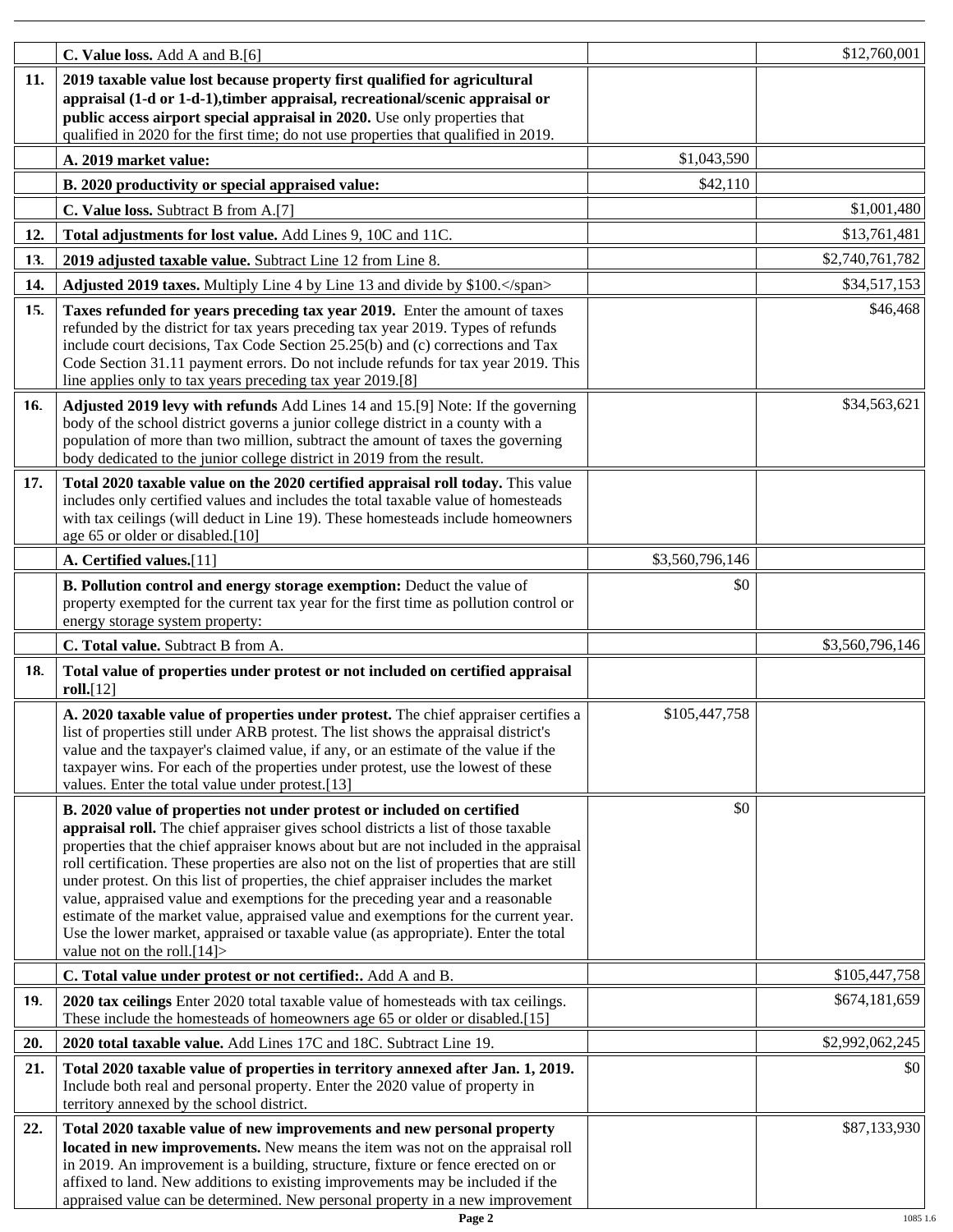|     | a new improvement.                                                  | must have been brought into the school district after Jan. 1, 2019, and be located in |                    |  |
|-----|---------------------------------------------------------------------|---------------------------------------------------------------------------------------|--------------------|--|
| 23. | Total adjustments to the 2020 taxable value. Add Lines 21 and 22.   |                                                                                       | \$87,133,930       |  |
| 24. | <b>Adjusted 2020 taxable value.</b> Subtract Line 23 from Line 20.  |                                                                                       | \$2,904,928,315    |  |
| 25. | 2020 NNR tax rate. Divide Line 16 by Line 24 and multiply by \$100. |                                                                                       | \$1.189820 / \$100 |  |
|     | [1]Tex. Tax Code Section                                            | [2] Tex. Tax Code Section                                                             |                    |  |
|     | [3] Tex. Tax Code Section                                           | [4] Tex. Tax Code Section                                                             |                    |  |
|     | [5] Tex. Tax Code Section                                           | [6] Tex. Tax Code Section                                                             |                    |  |
|     | [7] Tex. Tax Code Section                                           | [8] Tex. Tax Code Section                                                             |                    |  |
|     | [9]Tex. Tax Code Section                                            | [10]Tex. Tax Code Section                                                             |                    |  |
|     | [11]Tex. Tax Code Section                                           | [12]Tex. Tax Code Section                                                             |                    |  |
|     | [13]Tex. Tax Code Section                                           | [14]Tex. Tax Code Section                                                             |                    |  |

**[15]Tex. Tax Code Section**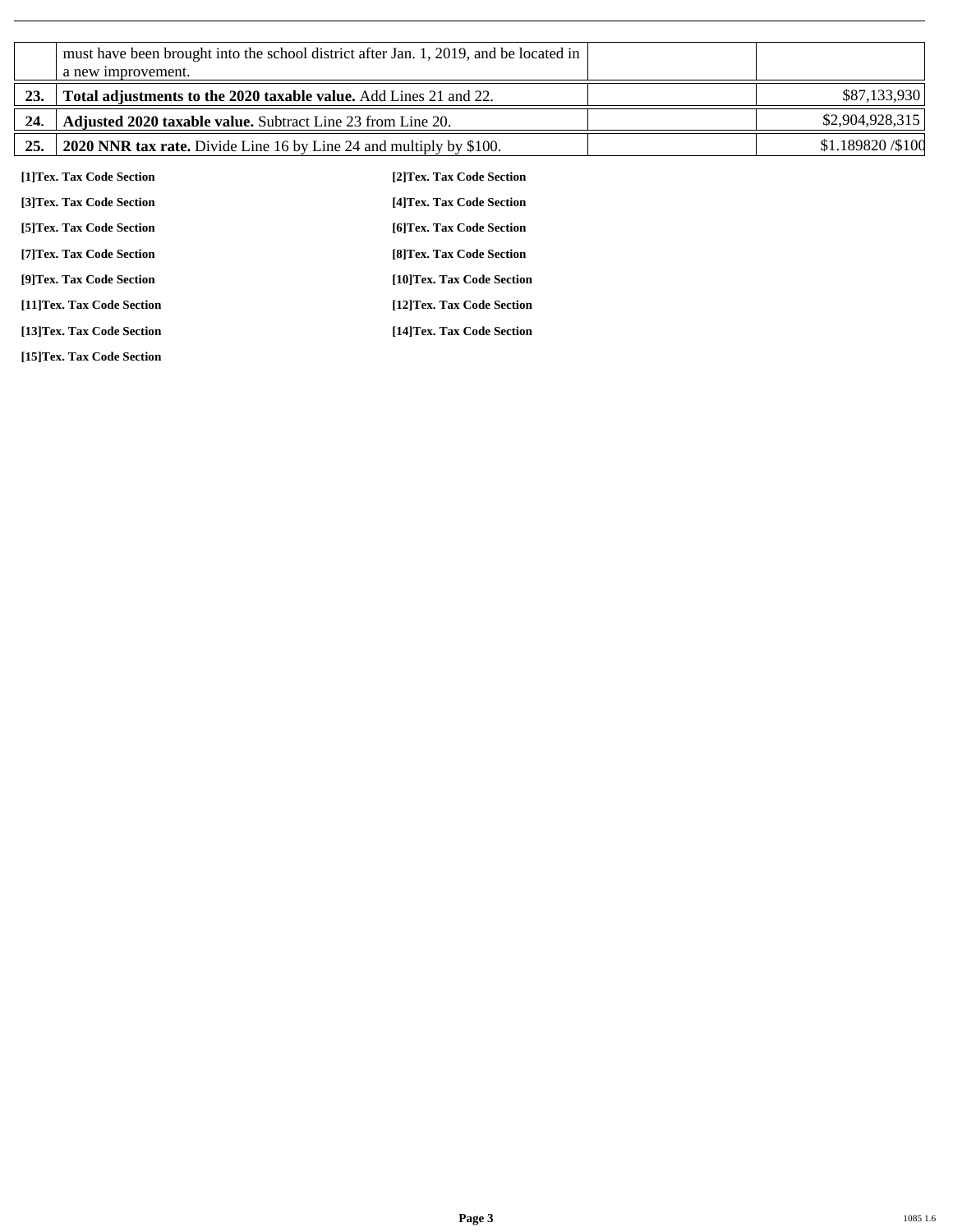| Line       | <b>Voter Approval Tax Rate Activity</b>                                                                                                                                                                                                                                                                                                    |           | <b>Amount/Rate</b> |
|------------|--------------------------------------------------------------------------------------------------------------------------------------------------------------------------------------------------------------------------------------------------------------------------------------------------------------------------------------------|-----------|--------------------|
| 26.        | 2020 maximum compressed tax rate (MCR). TEA will publish compression<br>rates based on district and statewide property value growth. Enter the school<br>district's maximum compressed rate based on guidance from the TEA.[25]                                                                                                            |           | \$.871100          |
| 27.        | 2020 enrichment tax rate (DTR). Enter the greater of A and B.[26]                                                                                                                                                                                                                                                                          |           | \$.112400          |
|            | A. Enter the district's 2019 DTR, minus any required reduction under Education<br>Code Section 48.202(f)                                                                                                                                                                                                                                   | \$.112400 |                    |
|            | B. Enter \$.05 per \$100 of taxable value, if governing body of school district adopts<br>\$0.05 by unanimous vote.<br>If not adopted by unanimous vote, enter \$0.04 per \$100. [27]                                                                                                                                                      | \$.050000 |                    |
| 28.        | 2020 maintenance and operations (M&O) tax rate (TR). Add Lines 26 and 27.<br>Note: M&O tax rate may not exceed the sum of \$0.17 and the product of the state<br>compression percentage multiplied by \$1.00. [28]                                                                                                                         |           | \$.983500          |
| 29.        | Total 2020 debt to be paid with property tax revenue.                                                                                                                                                                                                                                                                                      |           |                    |
|            | Debt means the interest and principal that will be paid on the debts that:<br>(1) Are paid by property taxes;<br>(2) Are secured by property taxes;<br>(3) Are scheduled for payment over a period longer than one year; and<br>(4) Are not classified in the school district's budget and M&O expenses.                                   |           |                    |
|            | A. Debt includes contractual payments to the other school districts that have<br>incurred debt on behalf of this school district, if those debts meet the four<br>conditions above. Include only amounts that will be paid from property tax<br>revenue. Do not include appraisal district budget paymetns.<br>Enter debt amount:          | 8,423,000 |                    |
|            | B. Subtract unencumbered fund amount used to reduce total debt.                                                                                                                                                                                                                                                                            | $\Omega$  |                    |
|            | C. Subtract state aid received for paying principal and interest on debt for<br>facilities through the existing debt allotment program and/or instructional facilities<br>allotment program.                                                                                                                                               | 163,405   |                    |
|            | D. Adjust debt: Subtract B from C and from A.                                                                                                                                                                                                                                                                                              |           | 8,259,595          |
| 30.        | Certified 2019 excess debt collections. Enter the amount certified by the<br>collector.[29]                                                                                                                                                                                                                                                |           | $\Omega$           |
| 31.        | Adjusted 2020 debt. Subtract line 30 from line 29D.                                                                                                                                                                                                                                                                                        |           | 8,259,595          |
| 32.        | 2020 anticipated collection rate. If the anticipated rate in A is lower than actual<br>rates in B, C and D, enter the lowest rate from B, C and D. If the anticipated rate in<br>A is higher than at least one of the rates in the prior three years, enter the rate from<br>A. Note that the rate can be greater than 100%.[30]           |           | 100.03 %           |
|            | A. Enter the 2020 anticipated collection rate certified by the collector. [31]                                                                                                                                                                                                                                                             | 99.00 %   |                    |
|            | <b>B.</b> Enter the 2019 actual collection rate                                                                                                                                                                                                                                                                                            | 100.67 %  |                    |
|            | C. Enter the 2018 actual collection rate                                                                                                                                                                                                                                                                                                   | 100.90 %  |                    |
|            | <b>D.</b> Enter the 2017 actual collection rate                                                                                                                                                                                                                                                                                            | 100.03 %  |                    |
| <b>33.</b> | 2020 debt adjusted for collections. Divide Line 31 by Line 32. Note: If the<br>governing body of the school district governs a junior college district in a county<br>with a population of more than two million, add the amount of taxes the governing<br>body proposes to dedicate to the junior college district in 2020 to the result. |           | 8,257,117          |
| 34.        | 2020 total taxable value. Enter the amount on Line 20 of the No-New-Revenue<br>Tax Rate Worksheet.                                                                                                                                                                                                                                         |           | 2,992,062,245      |
| 35.        | 2020 debt rate. Divide Line 33 by Line 34 and multiply by \$100.                                                                                                                                                                                                                                                                           |           | 0.27596            |
| 36.        | 2020 voter-approval tax rate. Add Lines 28 and 36.<br>If the school district received distributions from an equalization tax imposed under<br>former Chapter 18, Education code, add teh NNR tax rate as of the date of the<br>county unit system's abolition to the sum of Lines 28 and 36 [32]                                           |           | 1.25946            |